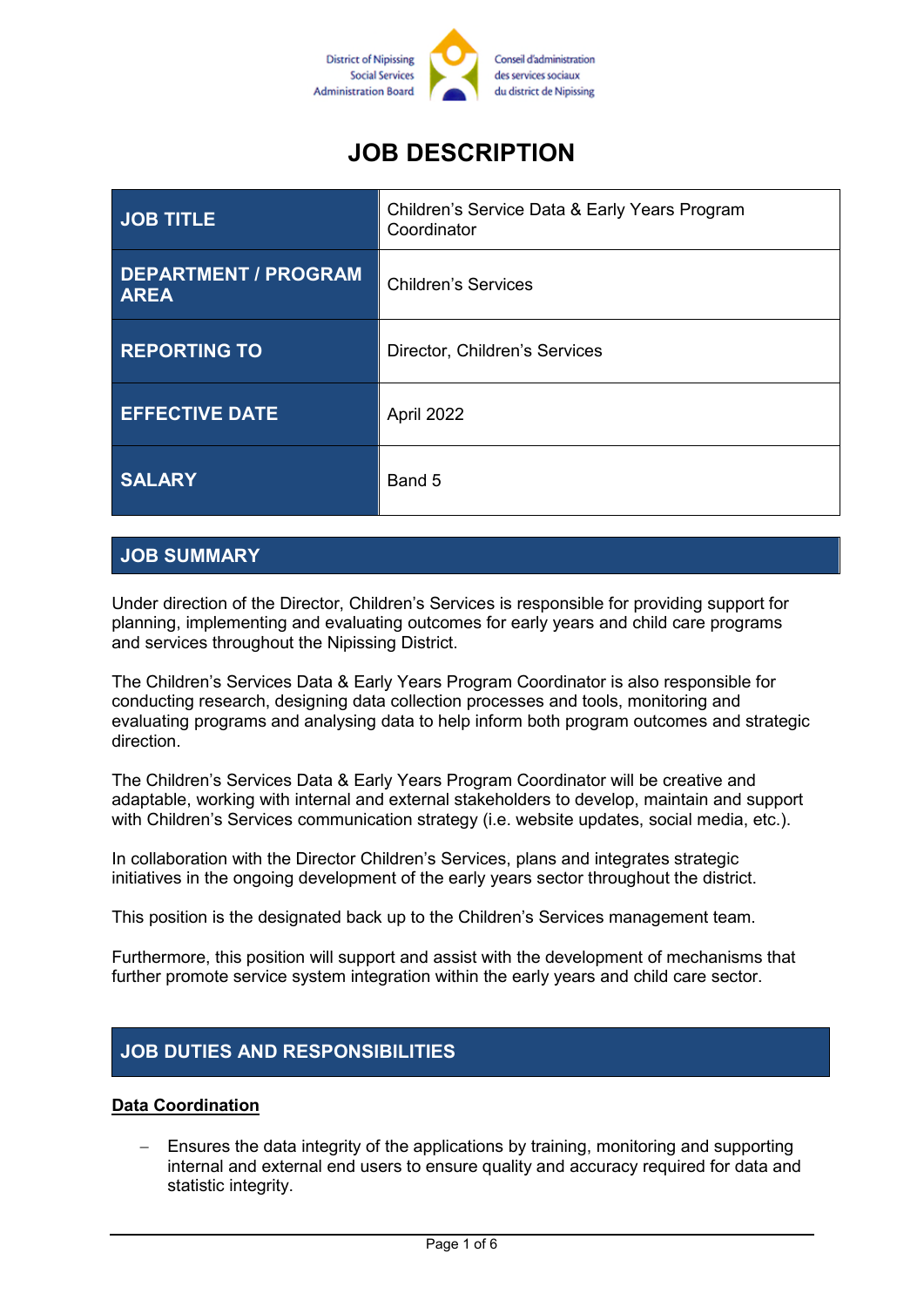- Develops and implements processes for recording and, reporting data, monitoring outcomes and evaluating effectiveness of program and service to ensure service system outcomes.
- Prepares documents, designs reports and creates maps using various software programs such as Excel, Tableau, OCCMS, ERAM, Child Care Registry and other software as required.
- Support EDI implementation by local school boards and work with other data analysis coordinators to ensure consistent EDI analysis and reporting.
- Assist with the development and evaluation of the DNSSAB's quality assurance initiatives.
- Acts as a liaison with community partners and stakeholders in support of various projects, planning and data collection.
- Identifies all local sources of data, participates in data workgroups locally and across the Province to enhance, evaluate and disseminate service delivery information.
- Coordinates the collection and storage of data with the DNSSAB's Research Analyst.
- Supports the planning, developing and implementation of the early years and child care plans.

## **ServiceSystem Planning**

- Support and assists with the development of mechanisms that further promote service system integration in collaborate and work with community partners, school boards, service providers, stakeholders and DNSSAB staff.
- Participates with community tables, project steering groups, making presentations and written reports to internal and external stakeholders, as required.
- Provide analysis and recommendations about future program and service options related to the early years and child care portfolio.
- Plans and supports with community consultations, surveys and information sessions regarding early years and child care throughout the District.
- Develops, analyses and prepares detailed reports from various early years and child care sources (i.e. EDI reports, OEYCFC reports, Child Care Reports).
- Build capacity, awareness and understanding of early years and child care research among community partners, services providers and stakeholders, and promote research and evaluation findings in recommendations in order to support evidenceinformed decision making.
- Participate on various project teams, and multi-partner projects.

#### **Communication Strategies**

- Support with the development, implementation and evaluation of Children's Services Communication Strategy by regularly consulting with internal and external key stakeholders to ensure that the communication strategies continue to meet departmental and strategic objectives (i.e. website updates, social media, etc.).
- Ensures all requirements pertaining to French Language Services Act are met.
- Remains current with research pertaining to all aspects of the early vears and child care services and disseminates research findings to program staff and appropriate community partners.

#### **Early Years System Coordination**

- Develops and maintains cooperative, collaborative and strategic relationships with service providers and community and school board partners.
- Assists with the implementation of a wide range of core and customized early years programs and services.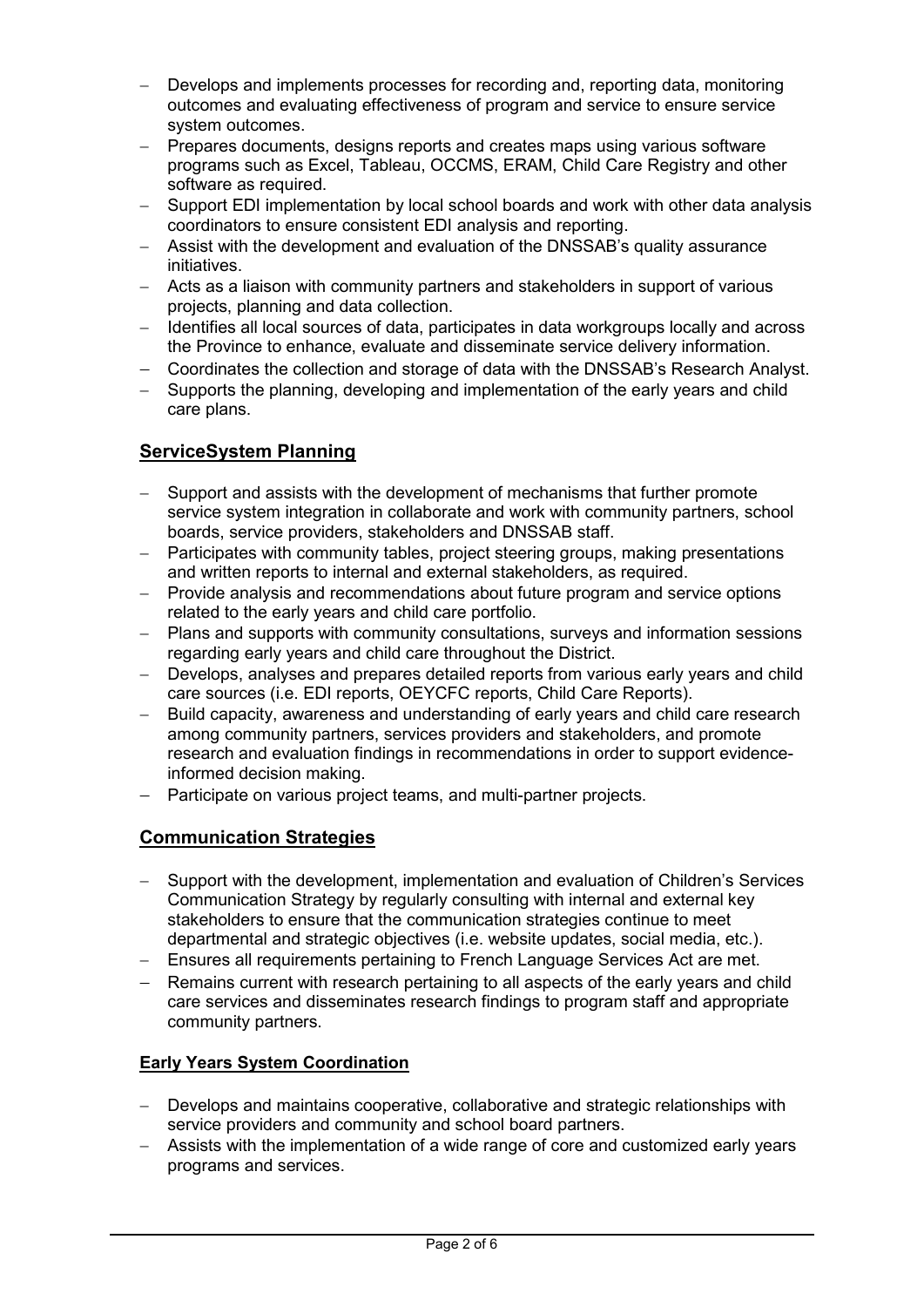- Provides oversight of the early years programs and services including providing recommendations for new initiatives and pilot projects, evaluation, resource allocation and partnership development.
- Supports with the development and updating of existing EarlyON policies, procedures, guidelines and protocols in alignment with provincial and local priorities.
- Provides guidance, expertize, analysis and advice to support service system management responsibilities and accountabilities as they relate to the early years sector.
- Collaborates in the development and /or administration of legal agreements and reporting requirements for mandated programs to achieve required outcomes and meet Ministry audit requirements.
- Interpreting relevant legislation as well as monitoring delivery, analysing and advising on the impact of changes on service delivery and department budget.
- Provides leadership in new initiatives and pilot projects to support high quality early years and child care program throughout the district.

#### **Back up to Children's Services Management Team**

- Acts as back up to the Children's Services Management Team by supervising and providing guidance to a team of staff with a variety of job functions.
- Acts as an internal and external resource by responding to urgent enquiries as they arise.
- Related duties, as assigned
- **As a DNSSAB employee, the position is responsible for creating, maintaining and actively participating in a respectful workplace that is free of all forms of harassment, discrimination and violence.**

## **QUALIFICATIONS**

 $\overline{\phantom{0}}$ 

- Successful completion of a three (3) year College diploma or University Degree in Social Services, Business Administration or related field, with focus on data collection and analysis and/or analytical research focus.
- Experience working at a supervisory level is considered to be an asset.
- Good knowledge and understanding of the early years and child care sector.
- One year experience in the role or data collection, analysis, research and evaluating, preferably in a children's service setting;
- Experience working with computer software used for assembling statistical databases, data manipulation and analysis;
- Experience in the application of statistical research methodologies, descriptive and inferential statistics;
- Ability to establish processes that ensure data integrity;
- Knowledge of applicable legislation, standards and theories of early childhood education an asset;
- Detail oriented with keen observation skills;
- Advanced computer skills in desktop applications including Microsoft Office Suite, , OCCMS, Tableau and ERAM Programs;
- Excellent communication, interpersonal, technological, analytical, and presentation and facilitation skills required;
- Ability to work in a stressful, fast-paced and constant change environment;
- Demonstrate a high level of attention to detail, accuracy and precision in work processes;
- Ability to be flexible in order to adapt to changing work requirements:
- Time management skills and the ability to work independently: